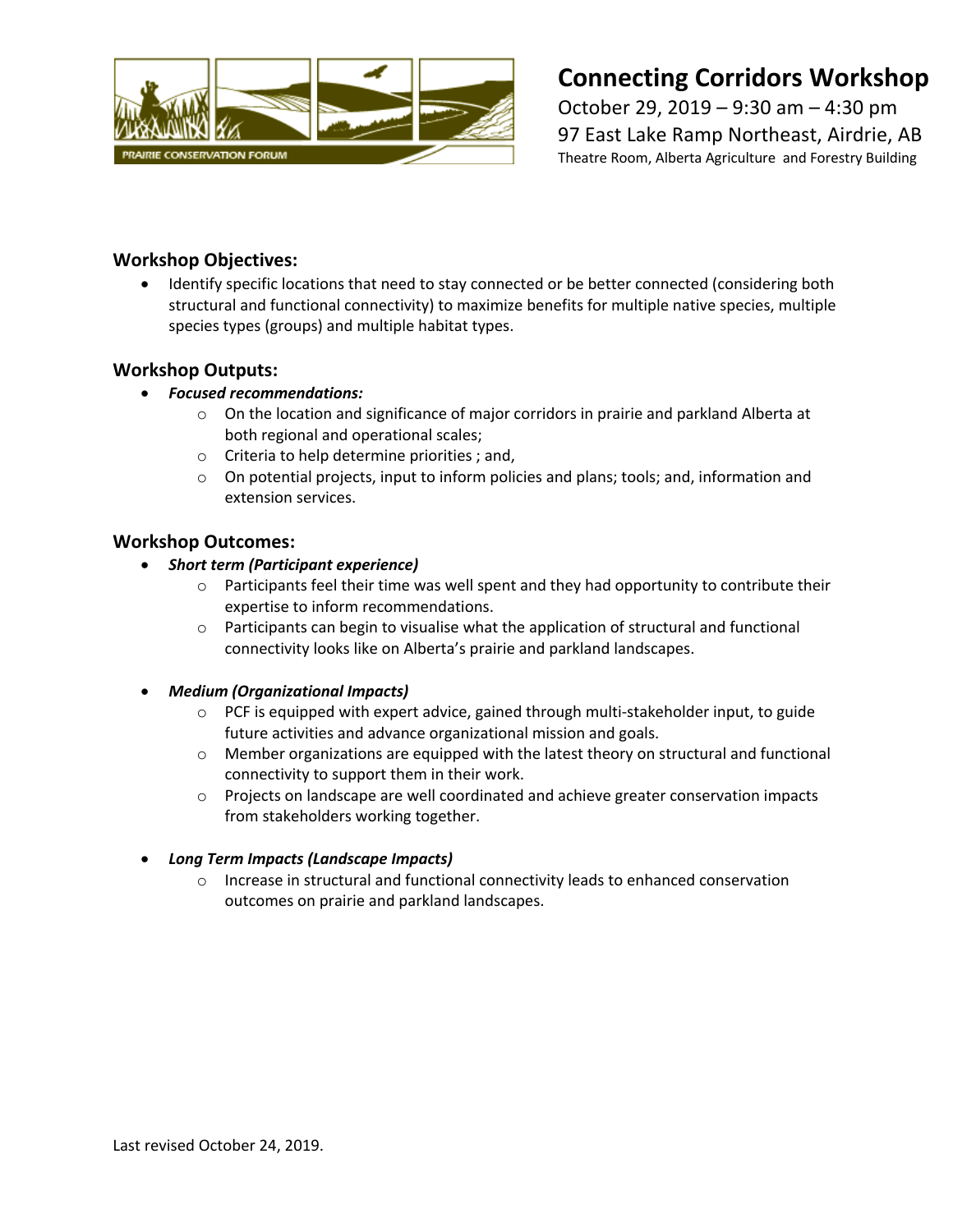

October 29, 2019 – 9:30 am – 4:30 pm 97 East Lake Ramp Northeast, Airdrie, AB Theatre Room, Alberta Agriculture and Forestry Building

| <b>AGENDA</b>               |                                                                                                                                                                                                                                                                                                                                                                                                                                                                            |
|-----------------------------|----------------------------------------------------------------------------------------------------------------------------------------------------------------------------------------------------------------------------------------------------------------------------------------------------------------------------------------------------------------------------------------------------------------------------------------------------------------------------|
| $9:15$ am<br>(15 min)       | <b>ARRIVAL &amp; COFFEE</b>                                                                                                                                                                                                                                                                                                                                                                                                                                                |
| 9:30<br>$(10 \text{ min})$  | <b>WELCOME &amp; WORKSHOP OVERVIEW</b><br>Opening Remarks & Workshop Objectives and Outcomes - Nolan Ball, PCF Chair<br>$\bullet$<br>Workshop Design and Objectives (Facilitator - Lisa)<br>$\bullet$                                                                                                                                                                                                                                                                      |
| 9:40<br>$(50 \text{ min})$  | <b>CONTEXT SETTING</b><br>O2 Report: Structural & Functional Connectivity Theory (Presentation integrates and<br>$\bullet$<br>linking ideas from the others key individuals discussed) - Ian Dyson and Others                                                                                                                                                                                                                                                              |
| 10:30<br>(15 min)           | <b>REFLECTION &amp; INTEGRATION</b><br>What did you learn, what stands our for you, what insights gleaned (from<br>$\bullet$<br>presentation, theory)<br>Blending the theory and your experience, in broad terms what is the information<br>$\bullet$<br>telling us about WHAT is needed to benefit multiple species, species groups and the<br>types of native habitats?<br>Product: General statements describing broad attributes                                       |
| $10:45$ am                  | <b>BREAK</b>                                                                                                                                                                                                                                                                                                                                                                                                                                                               |
| 11:00<br>$(60 \text{ min})$ | <b>LOCATION &amp; SIGNIFICANCE - SENSE MAKING ON A LANDSCAPE SCALE</b><br>Based on previous discussion, WHERE are the KEY PLACES we should focus corridor<br>$\bullet$<br>conservation and restoration efforts?<br>Products:<br>List of conservation and restoration areas where most benefit could result (WHERE)<br>$\bullet$<br>Rationale for WHY these areas are significant for conservation efforts (How did you<br>$\bullet$<br>select these areas? Criteria used?) |
| 12:00 pm                    | <b>LUNCH</b>                                                                                                                                                                                                                                                                                                                                                                                                                                                               |
| 12:45<br>(45 min)           | LOCATION & SIGNIFICANCE - SENSE MAKING ON A LANDSCAPE SCALE (cont.)<br><b>Gallery Walk</b><br>Purpose: Everyone has the opportunity to learn about ideas generated in other groups<br>and contribute their own ideas.                                                                                                                                                                                                                                                      |
|                             | Product(s):<br>List of recommended places and rationale (significance of location)                                                                                                                                                                                                                                                                                                                                                                                         |

Last revised October 24, 2019.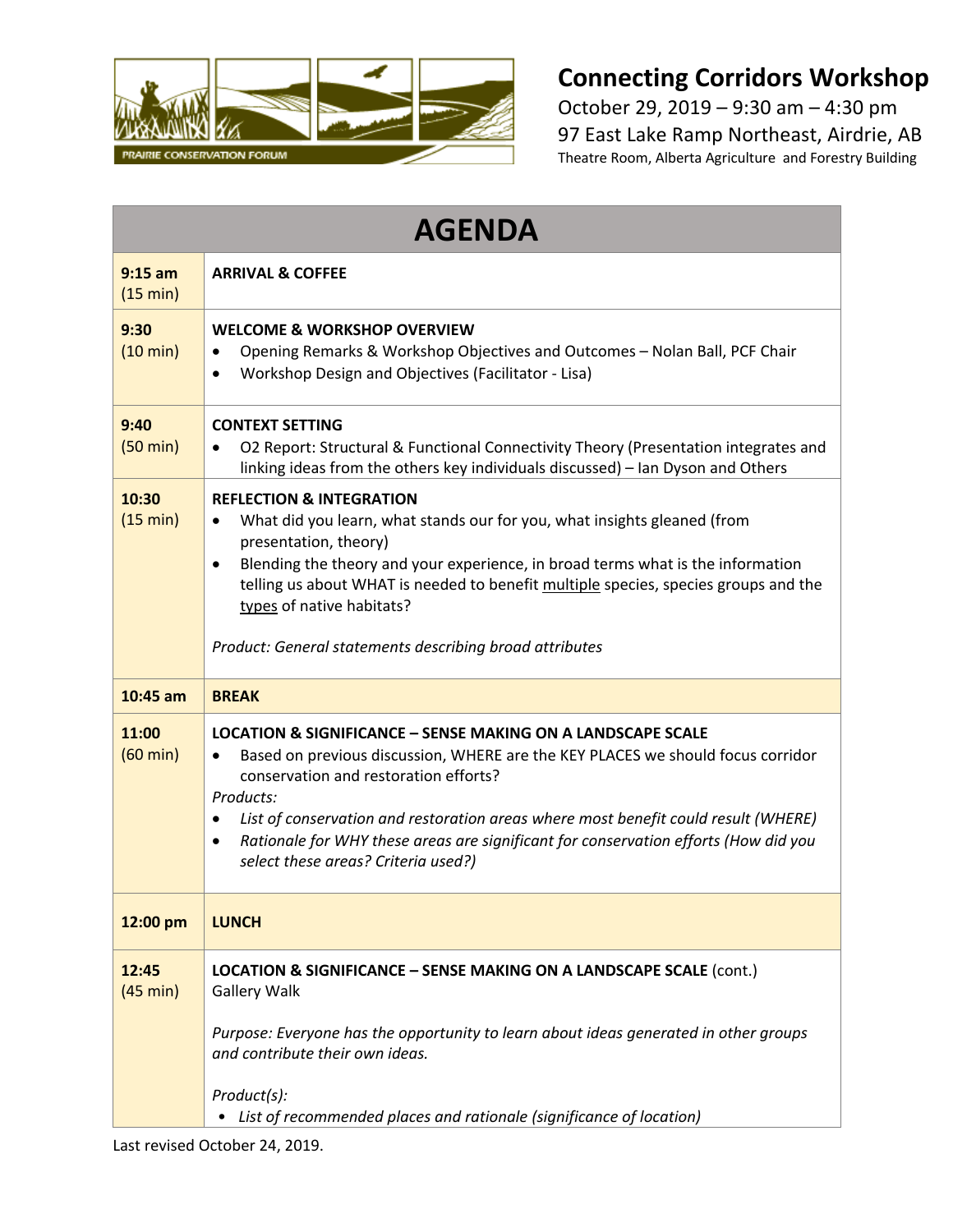

October 29, 2019 – 9:30 am – 4:30 pm 97 East Lake Ramp Northeast, Airdrie, AB Theatre Room, Alberta Agriculture and Forestry Building

۳

| <b>AGENDA</b>              |                                                                                                                                                                                                                                                                                                                                                                                                                                                                                                                                                                                                                                      |  |
|----------------------------|--------------------------------------------------------------------------------------------------------------------------------------------------------------------------------------------------------------------------------------------------------------------------------------------------------------------------------------------------------------------------------------------------------------------------------------------------------------------------------------------------------------------------------------------------------------------------------------------------------------------------------------|--|
| 1:30<br>(45 min)           | DEVELOPING CRITIERIA TO DETERMINE PRIORITIES<br>Based the results from the presentation, the small group work and gallery walk discuss<br>the criteria you feel PCF should consider when determining priorities for action. What<br>criteria would you suggest and in what order would you rank multiple criteria?<br>Product(s):<br>• Ranked list of criteria to use to determine help PCF determine priorities                                                                                                                                                                                                                     |  |
| 2:15                       | <b>BREAK</b>                                                                                                                                                                                                                                                                                                                                                                                                                                                                                                                                                                                                                         |  |
| 2:30<br>(45 min)           | <b>CRAFTING RECOMMENDATIONS - By Priority Area</b><br>Craft focused recommendations for priority locations (at regional and operational scales)<br>Projects to undertake and project outcomes (impacts)<br>Policy advice (build on rationale as to why to focus here)<br>Information and educational resources critical to communicate to Albertans<br>Products:<br>List recommendations - Projects to undertake in area, partners to include<br>$\bullet$<br>Information (advice, key messages) describing rationale to inform policy and<br>$\bullet$<br>planning activities<br>Topics for public education and extension services |  |
| 3:15<br>(35 min)           | <b>REPORT FROM BREAK-OUT GROUPS BY AREA</b><br>Purpose: Everyone has the opportunity to hear a few ideas created in each group.<br>Product(s):<br>Mini action plan for each priority area.                                                                                                                                                                                                                                                                                                                                                                                                                                           |  |
| 3:50<br>(20 min)           | <b>FORMULATING RECOMMENTATIONS - Full Group Discussion</b><br>Review Recommendations (Where & Project Ideas) - Info Out<br>$\bullet$<br>Complementary Activities to Support our Work - Full Group Discussion<br>$\bullet$<br>Are there specific tools (i.e. data needs) we need to help us accomplish this<br>$\circ$<br>work?<br>Based on the areas and projects we identified, what information and<br>$\circ$<br>extension services (for Albertans) do you feel we need?<br>Final thoughts, questions for PCF to consider?<br>$\circ$                                                                                             |  |
| 4:10<br>$(20 \text{ min})$ | <b>NEXT STEPS &amp; CLOSING DEBRIEF</b><br>Review key decisions and next steps - Summary Overview - Ian Dyson<br>٠<br>Workshop evaluation and thank you<br>$\bullet$                                                                                                                                                                                                                                                                                                                                                                                                                                                                 |  |
| 4:30 pm                    | <b>END</b>                                                                                                                                                                                                                                                                                                                                                                                                                                                                                                                                                                                                                           |  |